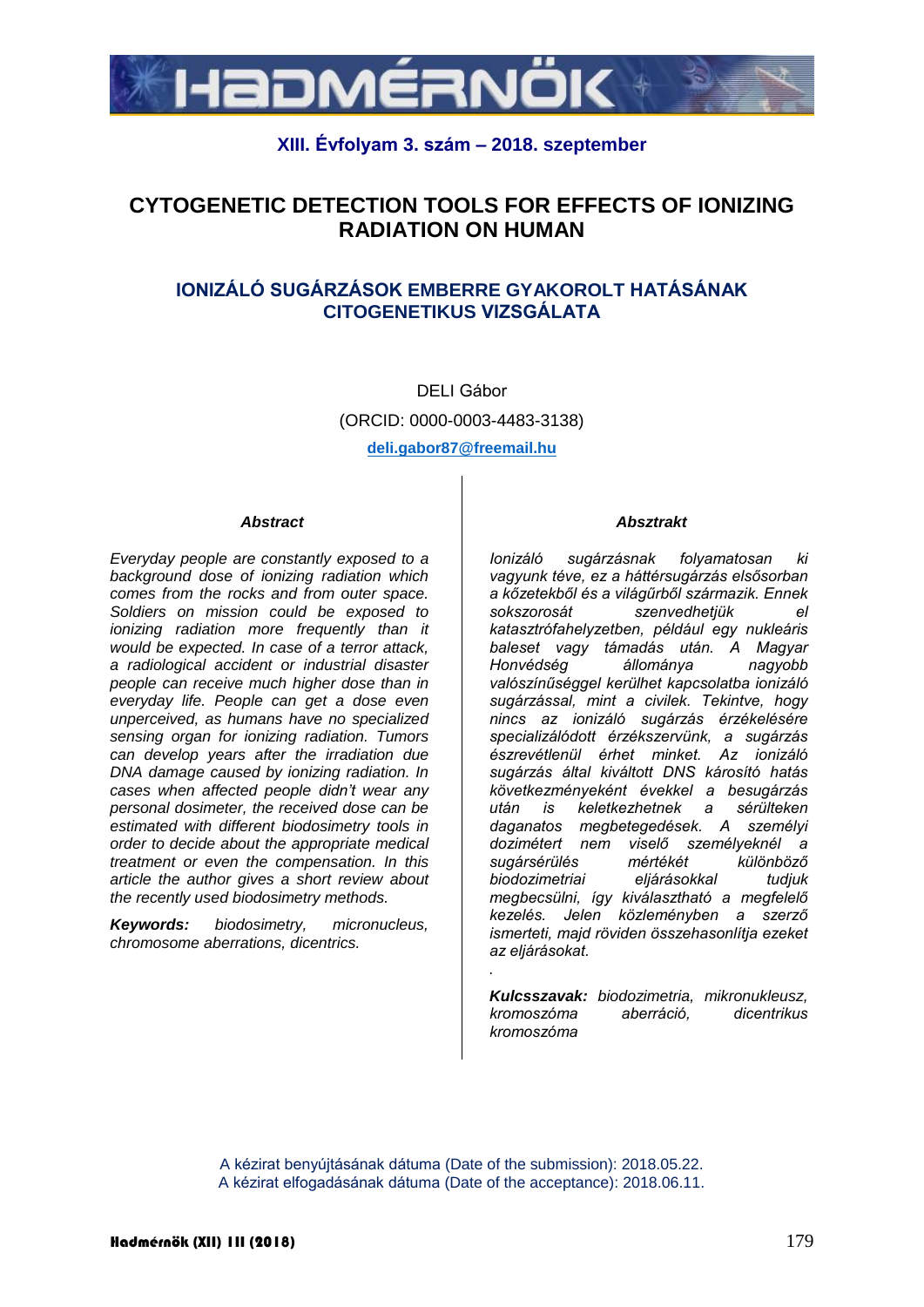### **INTRODUCTION**

Biodosimetry is a monitoring system which reveals whether the examined animal or human has been exposed to ionizing radiation or not and how much dose of radiation was received. Biodosimetry always gives an estimation, because each living organism always reacts to the ionizing radiation on his own way, but the huge amount of knowledge and experimental data accumulated during the last few decades helps us to assign the past radiation burden to the outcome.

Biodosimetry is a monitoring system which reveals whether the examined animal or human has been exposed to ionizing radiation or not and how much dose of radiation was received. Biodosimetry always gives an estimation, because each living organism always reacts to the ionizing radiation on his own way, but the huge amount of knowledge and experimental data accumulated during the last few decades helps us to assign the past radiation burden to the outcome.

As during the evolution there is no a single organ has specialized for perception of radiation, though it could reach us, it remains unnoticed in our environment. This information would important for a soldier, who was around a radiation source; he may need medical treatment even though he doesn't have any symptoms. Another time the possibility of radiation exposure is emerging due to paradox clinical symptoms of the soldiers getting back from missions.

Basically we can have two different reasons for carrying out a dosimetry test:

- 1. We know about the radiation event we need to evaluate the received dose
- 2. We have to elucidate, whether suspicious clinical symptoms are caused by a former radiation (e.g. events around Alexander Litvinenko's death, although his polonium poisoning was not a past rather an ongoing process)

The biodosimetric methods reviewed below are selected by  $-$  to combined with each other - be suitable to examination of people who were possibly exposed by ionizing radiation. These people can be industrial workers, casualties or soldiers getting back from missions.

These methods are also important tools in triage of a large scale incident or disaster. Triage is the process which makes ranking of the casualties by priority of service. In situations where ionizing radiation is involved can be many people who have no symptoms but they were potentially exposed to radiation, these people must be examined to minimalize the chance of cancerous diseases in the future.

The possibility that terrorism or a large-scale incident could result potential radiation exposure of hundreds of thousands of people is a real threat in our days. Emergency preparedness to these kinds of scenarios includes the usage of biodosimetry tools to make retrospective dose estimation. Biodosimetry is an important tool in any radiological event since the estimation of the received dose makes the triage and the medical treatment of the affected people easier.

Biodosimetry would help:

- ̶estimate the number of people received doses that did not require acute care
- ̶classify patients who need further evaluation into treatment-level categories
- ̶guide the actual treatment
- ̶help handle the long-term consequences of exposures to ionizing radiation (including planning for treatment and patient compensation) [\[1\]](#page-9-0)

Every biodosimetry tools by definition assess changes in the examined person's cells or tissues which happen in response to ionizing radiation and whose resulting measurements can be reliably attributed to the level of dose received. [\[2\]](#page-10-0)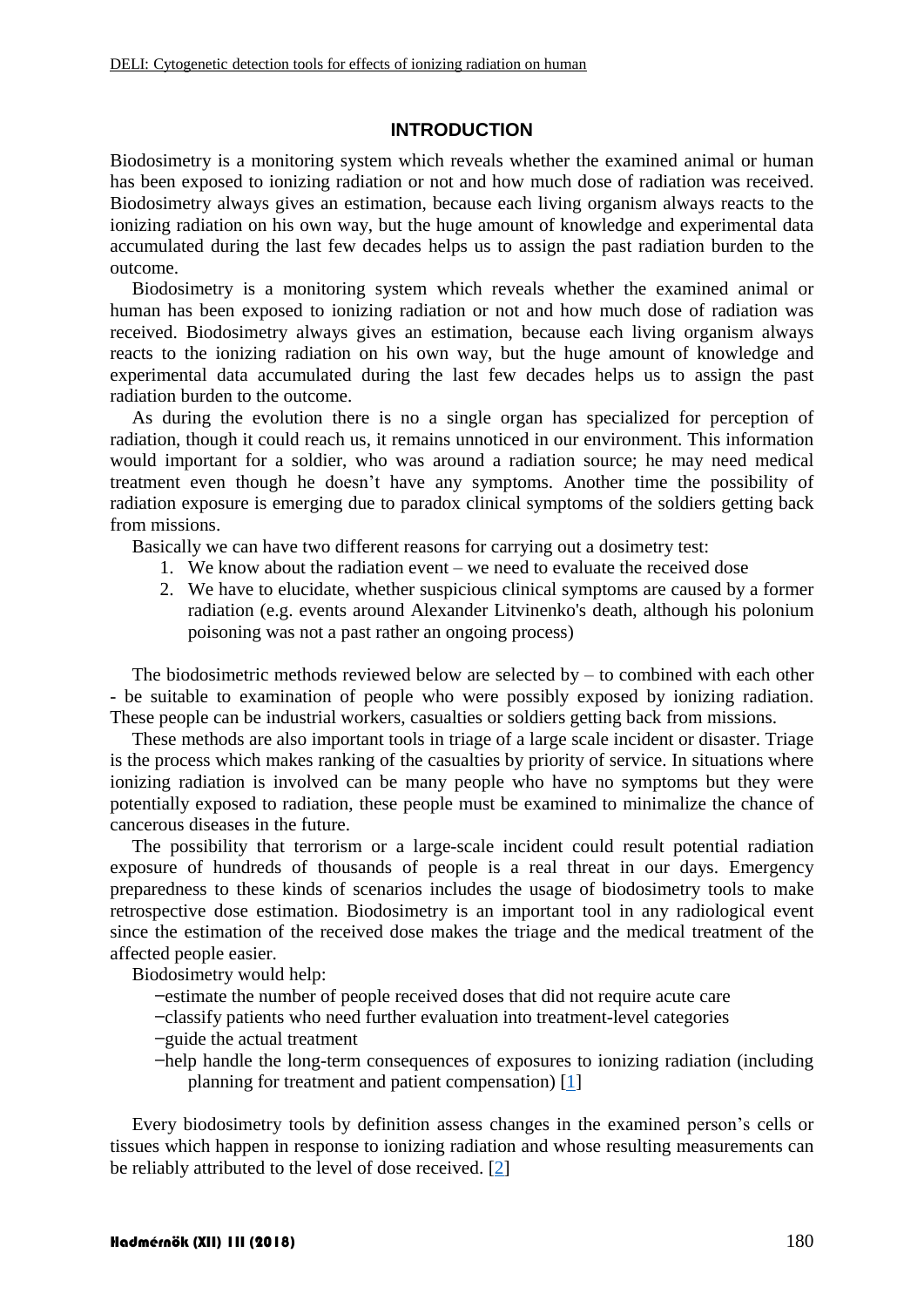Much of the available biodosimetry methods are "biology based", i.e. they detect the direct or indirect biological response to the irradiation in living cells, [\[3\]](#page-10-1) however changes can be detected in non-living materials of the human body as well (hair, teeth, bones). [\[4\]](#page-10-2)

Most part of biologically-based biodosimetry methods measures changes in white blood cells. Besides these methods there are such techniques assess biological markers of DNA damage and repair, gene activation, metabolomics or proteomics. Generally, these responses involve such biological systems whose normal function is to respond to pathophysiological processes or physical injuries, thus, these systems are not specific to ionizing radiation. [\[2\]](#page-10-0)

Most of the available techniques are not specific to ionizing radiation exposure, and their results can be confounded by a variety of factors (e.g. age, disease status, stress, lifestyle, and gender) [\[5\]](#page-10-3)

The ideal biodosimetry method is radiation specific, has a low background and dispersion, the dose-effect can be calibrated, detects a long-term effect, sampling is easy, can give result quickly and the false positive and false negative results can be distinguished. [\[6\]](#page-10-4)

Not a single technique fulfils all the criteria of an ideal dosimeter, however an integrated approach using multiple techniques tailored to the exposure scenario can cover most requirements. [\[4\]](#page-10-2)

As regards in most cases these methods have significantly different characteristics (e.g. time requirement, throughput) it's important to set them together, this way one can select the most suitable method or methods in case of disaster situations.

The comparison also important in planning the methodology, and the proper instruments.

The aim of this article is to review the most commonly used cytogenetic biodosimetry techniques and compare their major parameters.

An important aspect in the view of mass events the automation of the test or at least a high throughput semi-automated solution and it is also worthy of note that biodosimetry methods are also suitable to study radioprotective substances and their mechanism of action.

### **CYTOGENETIC TECHNIQUES**

Besides chemical substances which can cause various genetic damages, ionizing radiation causes several kind of changes in DNA of the exposed cells as well; it can alter the morphology of the chromosomes (e.g. chromosome shape alterations, minutes). For biodosimetric purposes it's common to examine the cytogenetic damage caused by ionizing radiation in peripheral blood lymphocytes. The application of certain methods depends on the stability of the examined chromosome aberration. The frequency of the dicentric chromosomes, PCC fragments and micronuclei decrease with the renewal of the lymphocytes, thus these methods can be applied mostly in the cases where irradiation happened in the recent past. If the irradiation happened years or decades earlier, the FISH method is the best choice due it detects stable translocations.

#### **DICENTRIC CHROMOSOME ASSAY**

The centromere is the part of a chromosome which has dual function: links a pair of sister chromatids and during mitosis, spindle fibers attach to the centromere via the kinetochore. [\[7\]](#page-10-5) Ionizing radiation causes breaks in the chromosomes what makes the possibility to the fusion of two chromosome segments, each with a centromere, resulting acentric fragments and formation of dicentric chromosomes. [\[8\]](#page-10-6) On rare occasions ring chromosomes can be formed. During the analysis the ration of dicentric chromosomes to normal ones is assessed. A dicentric chromosome are always accompanied by an acentric fragment which helps the investigator, because during the microscopic work the acentric fragments can be identify easier than its dicentric partner.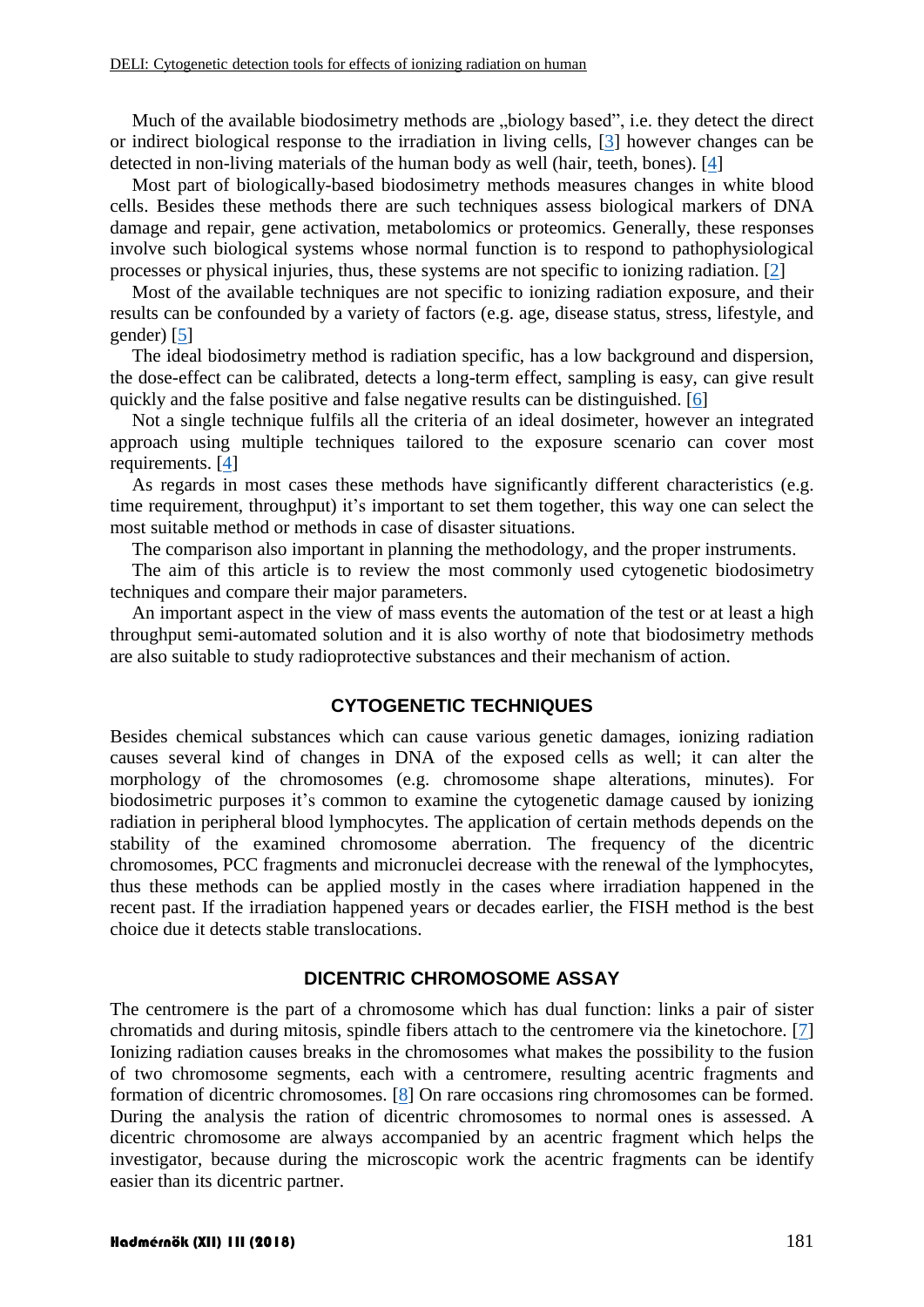

**Figure 1.** Formation of dicentric chromosomes: Fusion of the broken ends of two chromosomes. [\[9\]](#page-10-7)



**Figure 2.** Formation of ring chromosomes: Fusion of the two broken ends of the same chromosome. [\[9\]](#page-10-7)

Alterations resulted by double strand breaks (dicentric chromosomes, centric rings) are specific to ionizing radiation. The number of these alterations grows with the dose.  $[10] [11]$  $[10] [11]$  $[10] [11]$ 

Double strand breaks hereby dicentric chromosomes arise nearly exclusively by the effect of ionizing radiation  $[8]$  thus this method is considered as "gold standard"  $[12]$ . The dose range and time frame make this method useful for biodosimetric purposes. However, it requires cell culturing and induction of cell division as chromosomes condensate only in dividing cells. Mature lymphocites in healthy people's peripheral blood are not dividing cells. In order to make the chromosomes visible, phytohemagglutinin and colcemid are added to the cells to trigger lymphocyte cell division and arrest them at metaphase, respectively. Mostly the CD4+ and CD8+ T cells are stimulated in vitro by phytohaemagglutinin thus are used for biological dosimetry. [\[13\]](#page-10-11)

In case of acute irradiation, the frequency of the dicentric chromosomes in peripheral lymphocytes can be characterized by a linear-quadratic dose-response curve up to 5 Gray. In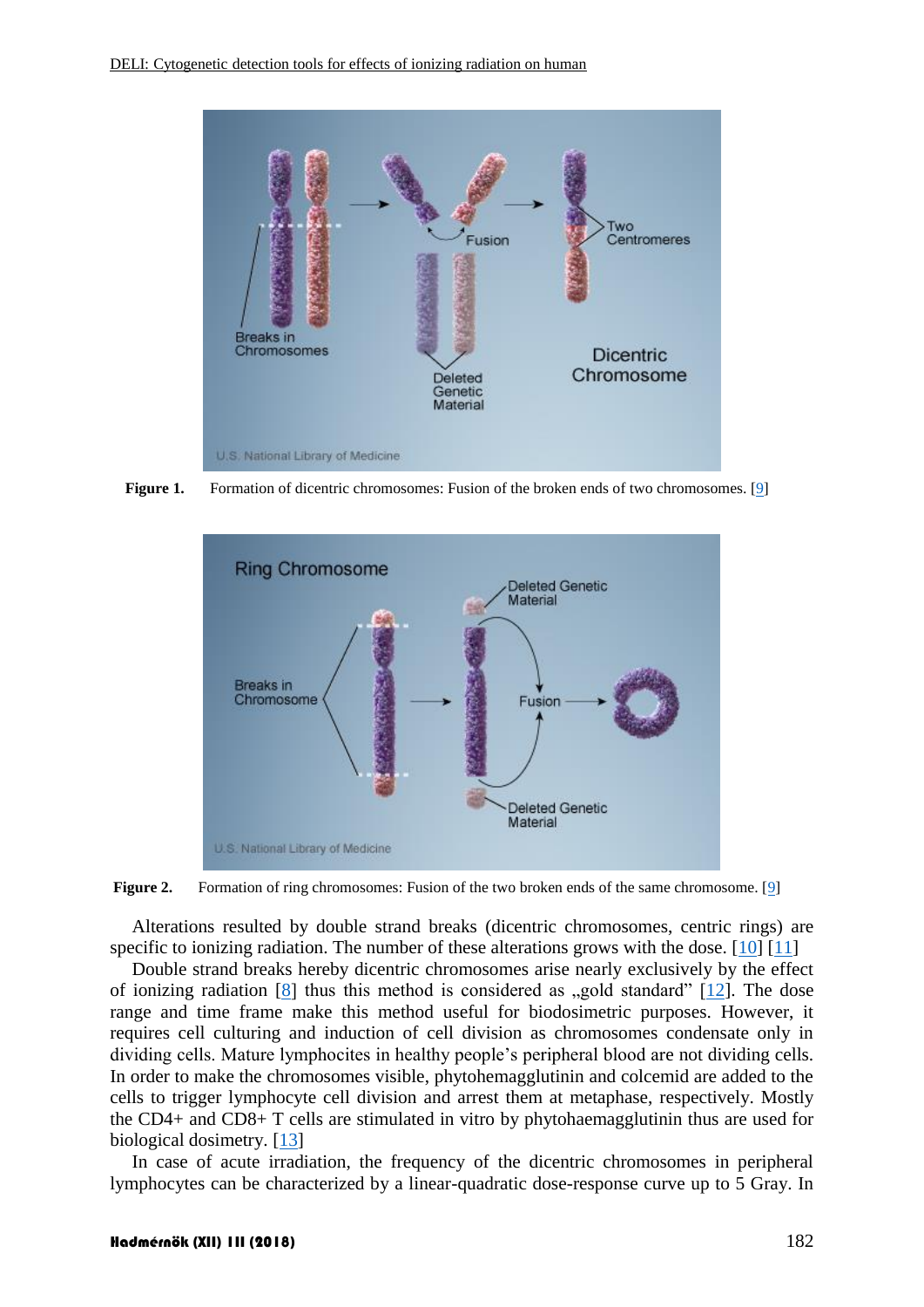healthy humans the background of dicentric chromosomes is low  $(-1 \text{ dicentric}/1000 \text{ cells})$ . Due to the low background the sensitivity of the method is good, a  $\sim 0.1$  Gray whole-body radiation burden can be detected by examining 500-1000 metaphases. [\[13\]](#page-10-11) [\[14\]](#page-10-12)

The main disadvantage of this assessment besides its time consuming microscopic analysis is that dicentric chromosomes can be disappear by the renewal of the lymphocytes, as in the bone mellow. Thus in cases when irradiation happened many years ago the dicentric method can be applied with restrictions.

There are efforts to automatize the dicentric chromosome assay (e.g. LUCIA, Metafer) however these are semi-automatic techniques, the human verification is always necessary.

#### **PREMATURE CHROMOSOME CONDENSATION (PCC)**

Chromosome condensation happens normally in the prophase of cell division under physiological circumstances; however experimentally it can be caused before the synthesis phase. In vitro adding chemical substances or suitable regulator proteins via cell fusion, chromosomes appear earlier and they become analyzable.

PCC has two subtypes: fusion with Chinese hamster ovary (CHO) mitotic cells and chemically induced PCC. In the first case the rate of countable cells is lower and it requires much experience, but this is a method how to form chromosomes as fast as possible. The chromosomes, what we obtain by PCC, contains only one chromatid therefore – this feature and the smaller size help the investigator to distinguish between human and hamster chromosomes - we can investigate the centromeres only with additional labeling, but it is suitable to detects translocations as well. At the case of chemically induced version of PCC, we don't need CHO cell to fuse with, but is more time consuming due to the extended incubation.



**Figure 3.** Human  $G_0$  PCC  $[10]$ 

Cell fusion PCC is also a potential biodosimetric method [\[15\]](#page-11-0) if the fast and accurate dose evaluation is the main priority. [\[10\]](#page-10-8) PCC allows of measure the chromosomal aberrations immediately after irradiation. The method needs fusing human lymphocytes with Chinese hamster ovary (CHO) mitotic cells in the presence of a fusing agent, polyethylene glycol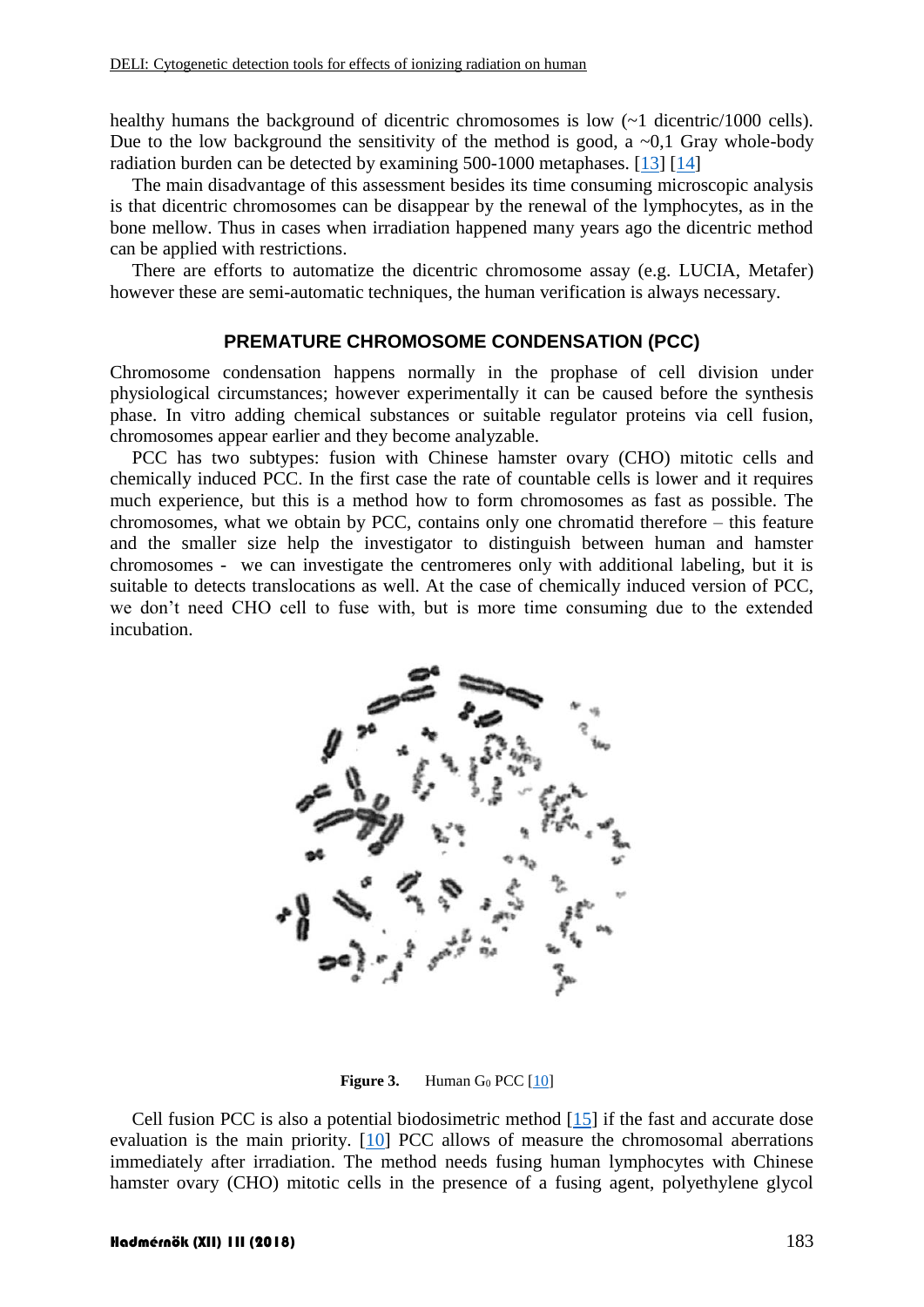(PEG), this way there is no need for any mitogen stimulation or culturing. [\[16\]](#page-11-1) Using polyethylene glycol-mediated cell fusion with mitotic cells or chemically induced PCC using calyculin A or okadaic acid chromosome condensation can be achieved without the completion of DNA replication. [\[4\]](#page-10-2) This method was first described in 1984. [\[17\]](#page-11-2)

In PCC assay the number of PCC fragments over the 46 chromosomes is counted. On average 4-5 extra fragments/cell/Gray are perceptible in case of low LET irradiation. The background of spontaneous PCC fragments is like dicentric chromosomes, 1-3/1000 cells. [\[4\]](#page-10-2) The length of the fragments can be informative as well. [\[18\]](#page-11-3) If the assay is combined with staining procedures, centromeres and dislocations can be measured as well.

Using proper calibration curves, Giemsa stained PCC fragments allow a fast dose evaluation [\[17\]](#page-11-2) [\[19\]](#page-11-4) especially if PCC is combined with C-banding, [\[20\]](#page-11-5) FISH, specific DNA libraries, telomere-centromere staining or peptide nucleic acid (PNA) probes. In the latter case it's possible to detect not only the PCC fragments and translocations but the dicentric chromosomes as well, thus the method can provide fast and accurate dose evaluation. [\[21\]](#page-11-6) [\[22\]](#page-11-7) [\[23\]](#page-11-8)

The assay is useful either to determine low dose exposure or following life threatening high acute doses (both low and high LET radiation). PCC can discriminate accurately between total and partial body exposures. PCC can be a useful tool "for triage of a population after a mass exposure event" especially if it's combined with TC staining or computerized automation. [\[21\]](#page-11-6)

The cells contain PCC fragments are searched and identified manually but semi-automated systems (e.g. MetaSystems) make scoring much easier. The evaluation makes scoring of light stained chromatids necessary, they can be easily distinguished from dark stained CHO mitotic chromosomes. In unirradiated lymphocytes there are 46 PCC fragments. In irradiated samples the number of PCC fragments is registered, the evaluation made by the number of PCC fragments is correlated to number of PCC fragments in unirradiated samples.

Time after irradiation affects the result of dose evaluation. After irradiation the lymphocytes sampling must be happens as soon as possible in order to make them fusion with the Chinese hamster ovary cells. If the sampling delays, we must calculate with the DNA repair mechanisms during the dose assessment. Studies revealed that the number of PCC fragments 4 hours after irradiation was double as after 1 and 7 days after irradiation, while there wasn't significant difference in numbers between the 1 and 7 days samples. [\[24\]](#page-12-0)

The assay has several recognized problems, namely radiation induced mitotic delay and cell death during the two day assay culture (especially after high doses), can cause considerable underestimation of the radiation exposure dose. [\[13\]](#page-10-11)

#### **FLUORESCENT IN SITU HYBRIDIZATION (FISH)**

FISH assays are the most important methods in cases where the exposure happened a long time ago. Translocations detected by FISH techniques are alterations which don't affect centromeres and don't perturb the cell division process. This assures the alterations to pass during the cell divisions and to accumulate through life.

FISH techniques are used for assessment of past exposures for many years. The most commonly used version of the technique is single color FISH (sFISH), which makes the detection of inter-chromosomal exchanges - such as dicentrics and translocations - possible. Multi-color FISH and for whole genome analysis M-FISH have been also developed in order to assess induced translocations among different labelled chromosomes. Using pancentromeric and telomeric probes combined with chromosome paint probes enable to discriminate accurately between translocations and dicentrics, as well as between two-way and one-way translocations between chromosomes. In case of protracted exposure (e.g.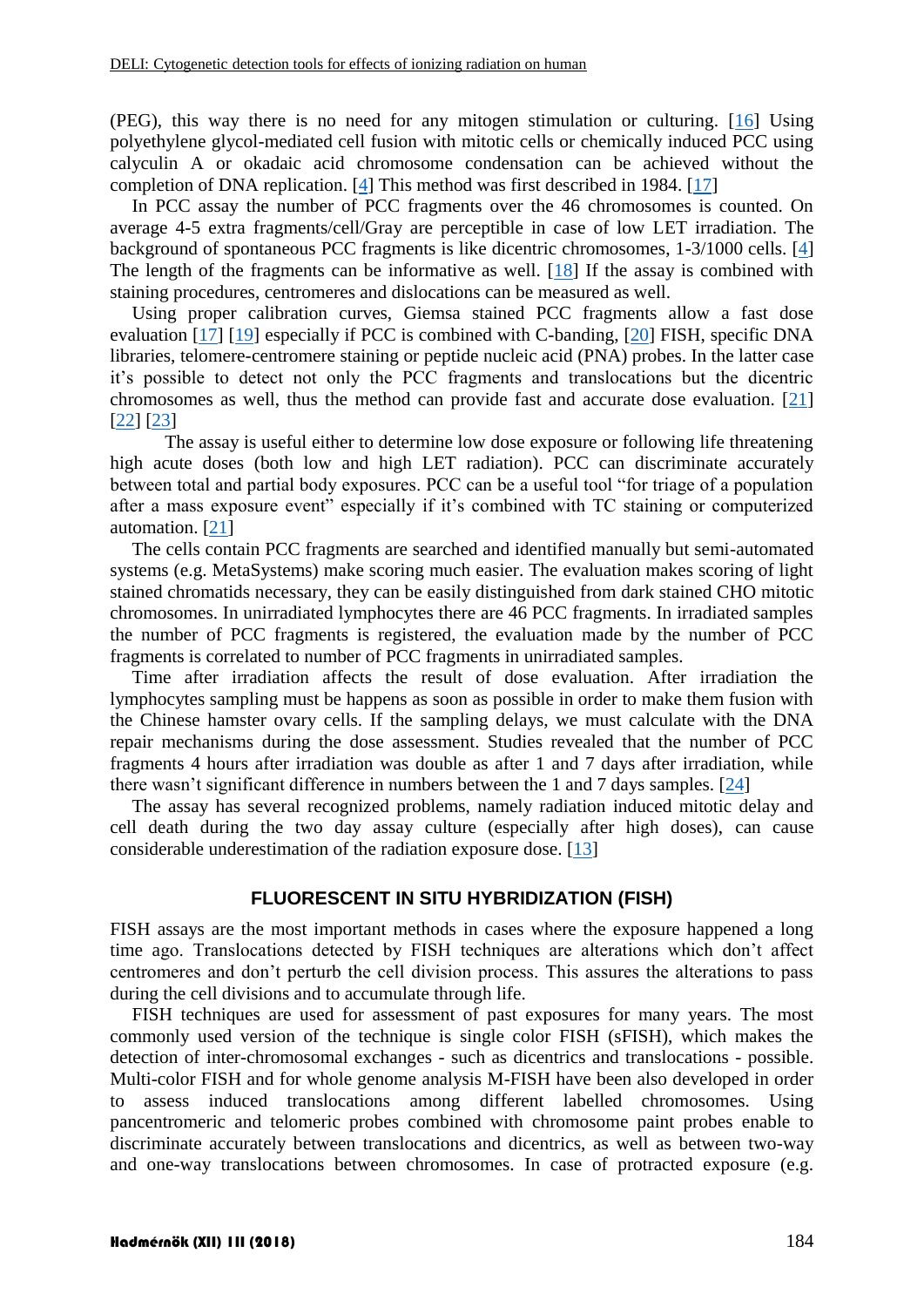occupational doses, or for historic exposure assessment), translocations are the aberration of choice.

In circulating lymphocytes translocation frequencies have been shown persistent for many years, particularly when the analysis is restricted to stable lymphocytes, [\[25\]](#page-12-1) [\[26\]](#page-12-2) [\[27\]](#page-12-3) [\[28\]](#page-12-4) however background frequencies show significant increase with age [\[29\]](#page-12-5) [\[30\]](#page-12-6) and can be greatly variable between individuals of similar age and dose history. Gender or race have been observed have no significant effects on the translocation frequencies but smoking has been suggested to be of significance. [\[30\]](#page-12-6)

Due to these aforementioned confounding factors the lower detection limit is around 0.5 Gy cumulative lifetime dose for individual dose assessment. [\[28\]](#page-12-4) In younger non-smoking individuals the detection limit may lower to 0.2 Gy. In partial-body exposures, translocation containing cells are often unstable thus the frequency is reduced with time. [\[28\]](#page-12-4) First results by FISH are available only ~5 days after receipt of a blood sample, because the method needs for mitotic lymphocytes and lengthy hybridisation protocols.



**Figure 4.** Human metaphase with monocoloured painted chromosomes. Cromosomes 1, 4 and 11 labelled with Cy3 (red), centromeres highlighted with a pancetromeric probe labelled with FITC (green), and the rest counterstained with DAPI. [\[10\]](#page-10-8)

Using fluorescence microscope with proper staining protocols improves the specificity of every cytogenetic assay, however FISH assays are based only on fluorescence microscopy.

Most retrospective dosimetry has been undertaken on individuals exposed to low LET radiation (reviewed in [\[4\]](#page-10-2)). FISH techniques have also been used to retrospectively assess chromosome damage in individuals with exposure to high LET radiation. In plutonium workers many years after the exposure increased translocation frequencies have been observed. [\[4\]](#page-10-2) However, their situation is confounded by significant external gamma irradiation, making the interpretation of results difficult. Other aberrations, such as insertions, intra-chromosomal and complex aberrations have also been suggested as biomarkers of high LET exposure.

Two EU concerted actions aimed at standardizing sFISH concluded that only 'complete' cells (i.e. those with all 'painted' material present and 46 chromosomes) should be used and frequencies calculated using stable cells only. For population-based studies it is recommended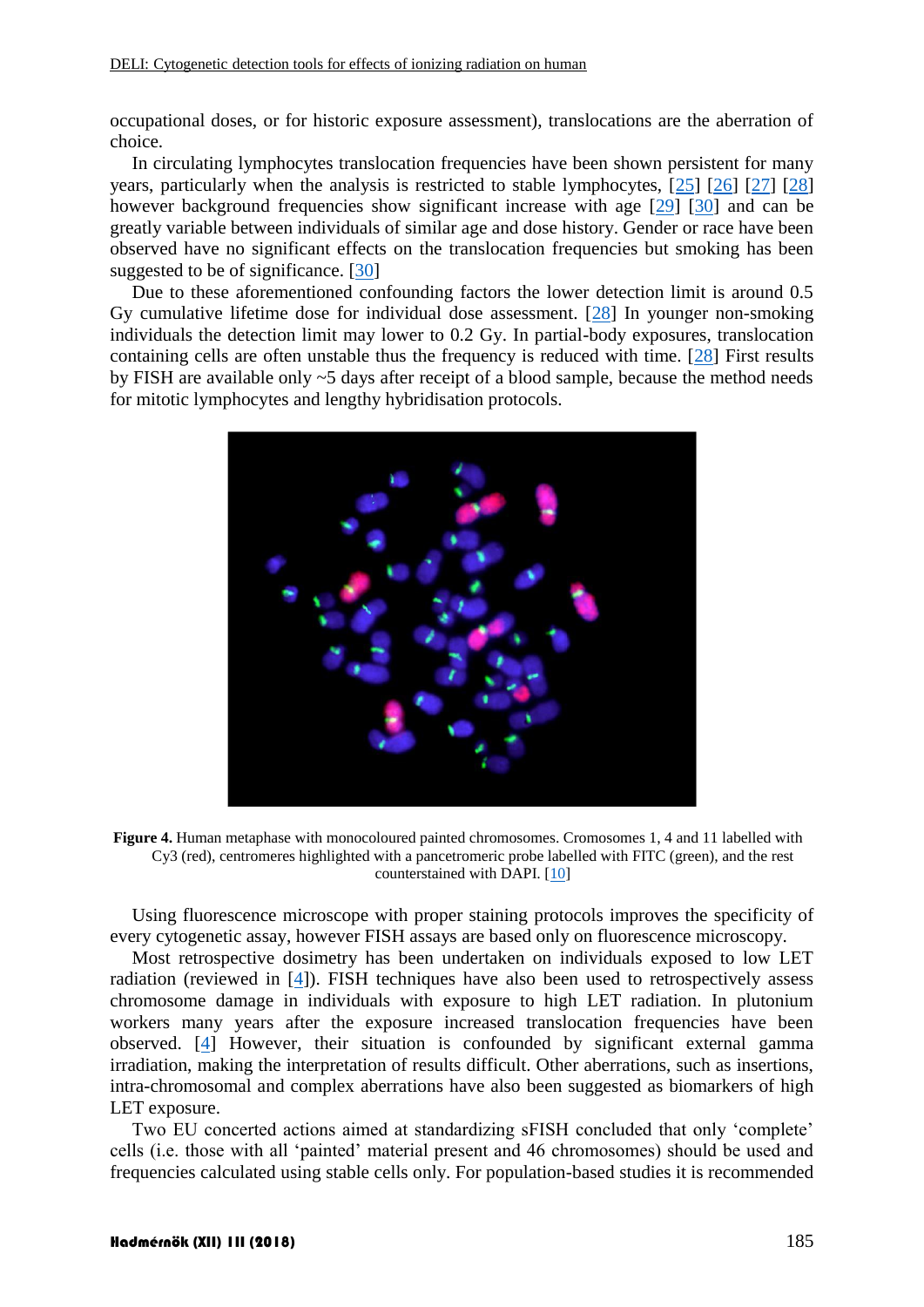to analyze at least ~300 genome equivalent cells per individual. Accurate individual dose assessment requires at least  $\sim$ 1000 genome equivalent cells." [\[4\]](#page-10-2) Automated scoring systems available e.g. LUCIA control-system. [\[31\]](#page-12-7)

#### **MICRONUCLEUS ASSAY**

In vitro cytokinesis blocked micronuclei method is also a cytogenetic biodosimetry assay. By the definition of IAEA: "Ionizing radiation induces the formation of acentric chromosome fragments and to a small extent malsegregation of whole chromosomes. Acentric chromosome fragments and whole chromosomes that are unable to interact with the spindle lag behind at anaphase, and as a result they are not included in the main daughter nuclei. A lagging chromosome fragment or whole chromosome forms into a small separate nucleus; hence the term micronucleus."

In methodology aspect it resembles to the dicentric chromosome assay however it's simpler thus more popular as well.

It requires a lower magnification  $(\sim40\textrm{-}60\text{X})$  than dicentric chromosome analysis, latter needs ~100X magnification. Usually you do not need a fluorescence microscope to perform the micronucleus assay, however fluorescent centromere staining improves the specificity of the assay since micronuclei containing centromere are uncharacteristic to ionizing radiation.

As peripheral lymphocytes are non-dividing cells, the induction of cell division in ex vivo samples requires phytohemagglutinin just as in dicentric chromosome assay. The postmitotic nucleus can be investigated in telophase, so the division is stopped with cytochalasine-B what makes the cell culturing one day longer than in case of dicentric chromosomes. [\[32\]](#page-12-8) Cytochalasine-B inhibits the actine polymerization thus prevents the separation of the daughter cells resulting binuclear cells. Binuclear cells already have two nuclei but they have only one cytoplasm yet, so that the freshly divided cells are clearly distinguishable from other ones, which are not divided. Usually the micronuclei are formed by those acentric fragments or chromosomes which can't migrate to the poles during the cell division, [\[33\]](#page-12-9) however they can be formed even from whole chromosomes in case of mitotic spindle or centromere attachment damage [\[10\]](#page-10-8) These are recognizable spherical bodies in the binuclear cell's cytoplasm which are smaller and have a similar morphology and staining properties as nuclei. [\[4\]](#page-10-2)

The micronucleus formation is not radiation specific; they can be influenced by many clastogenic and anegenic agents.

The number of micronuclei increases because of exposure to ionizing radiation, [\[10\]](#page-10-8) age, [\[32\]](#page-12-8) untreated tumorous diseases, [\[34\]](#page-12-10) smoking, harmful environmental and occupational factors [\[35\]](#page-13-0).

The CBMN assay is a well validated and standardized assay to evaluate the exposure of occupationally, medically and accidentally exposed individuals. [\[4\]](#page-10-2) Like dicentric chromosomes, micronuclei are unstable cytogenetic aberrations, which disappear with time after exposure, and thus their use is limited for exposures that occurred many years ago.

The lower limit of the dose detection is  $0.2$ -0.3 Gray [\[4\]](#page-10-2) what caused by the relatively high and variable spontaneous MN yield. This yield is more pronounced in females and increases with age.  $[36]$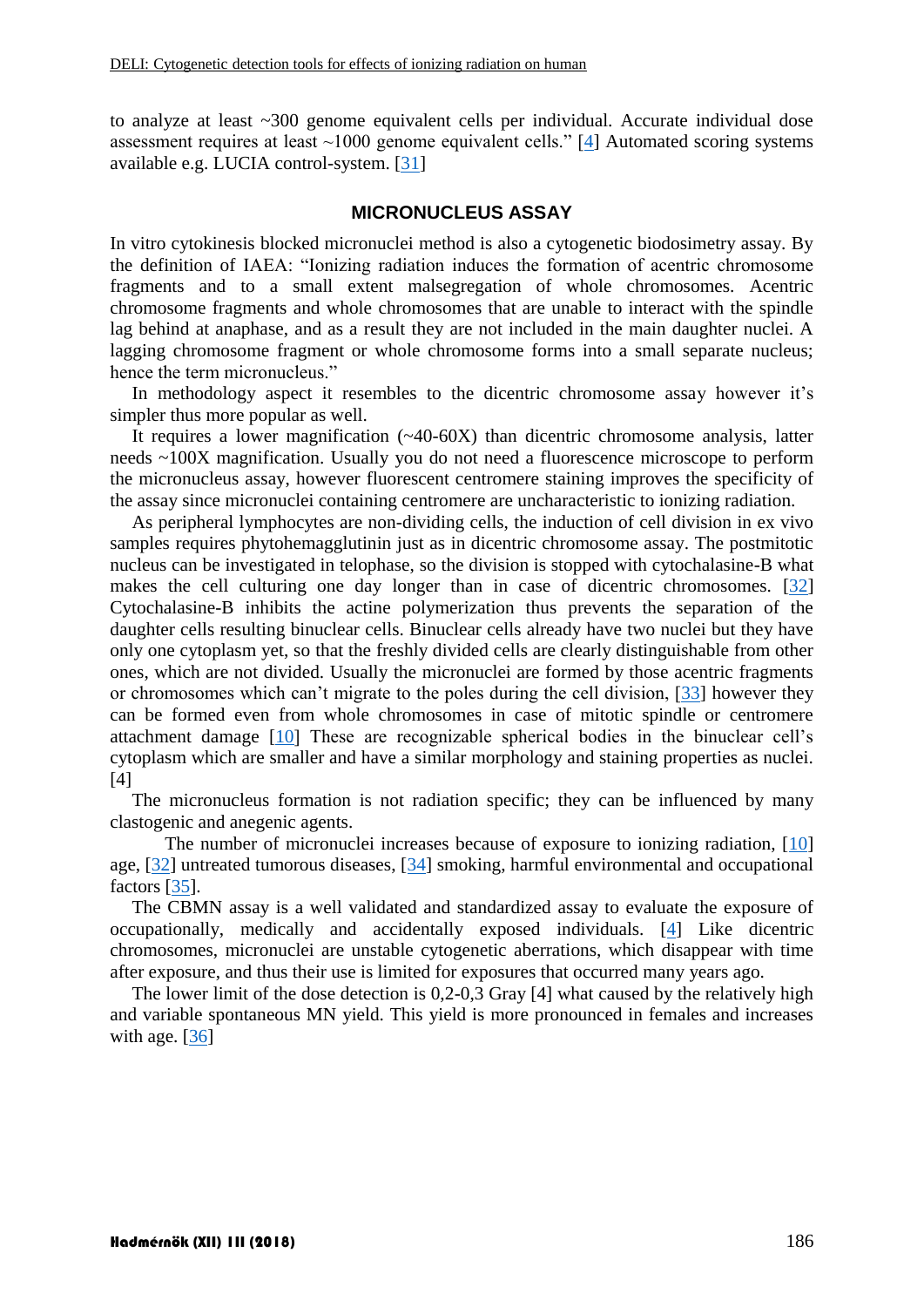

**Figure 5.** Human Lymphocytes with 0, 1, 2 and 3 micronuclei respectively (our workgroup's own preparations. Thanks to Sandor Papp for contribution).

Compared to the dicentric chromosome assay, although the cell culturing is one day longer, scoring CBMN assay is easier and requires less time consuming microscopic work.

In case of CBMN assay there are some automation efforts as well (e.g. LUCIA, [\[31\]](#page-12-7) RABiT, [\[37\]](#page-13-2) Metafer [\[38\]](#page-13-3)). The main problem of older systems in this field is the shortage of cytoplasm detection. As the binuclear cells are identified on the basis of the distance between the nuclei, they work with a high dilution of cells to minimize this error.

### **CONCLUSIONS**

After a terror attack or an industrial accident with numerous casualties the first steps of the triage is to identify the clinical symptoms and a complete blood count / haemogram determination. These are routine clinical dosimetry processes. The decline of the white blood cells number alludes to radiation exposure.

Numerous biodosimetric tests may require cooperation of several laboratories. These times those laboratories come to the fore where automated biodosimetry systems are available.

The most plausible solution is the micronucleus assay due it has the highest throughput amongst the aforementioned techniques if it's made manually and it can be automated. However the method is not clearly specific to ionizing radiation, if the involvement of ionizing radiation is known, the method is suitable to dose evaluation.

The sensitivity and specificity of the dicentric assay is considerably good, it can be partly automatized and can be carried out in any laboratory.

Fortunately, mass casualty radiation event is rarely occurs, more often we search the answer to a different kind of question with biodosimetry. Examination of soldiers getting back from missions can reveal whether they were exposed by ionizing radiation or not. It's especially important if one has medical problems. In these situations, there are enough time and opportunity for an accurate medical check-up. It's advisable to apply several different biodosimetry tests at the same time; for example, comparing the results of micronucleus and dicentric assays can be informative, because if only the micronucleus count shows alteration, then the received harmful impact most likely was not ionizing radiation.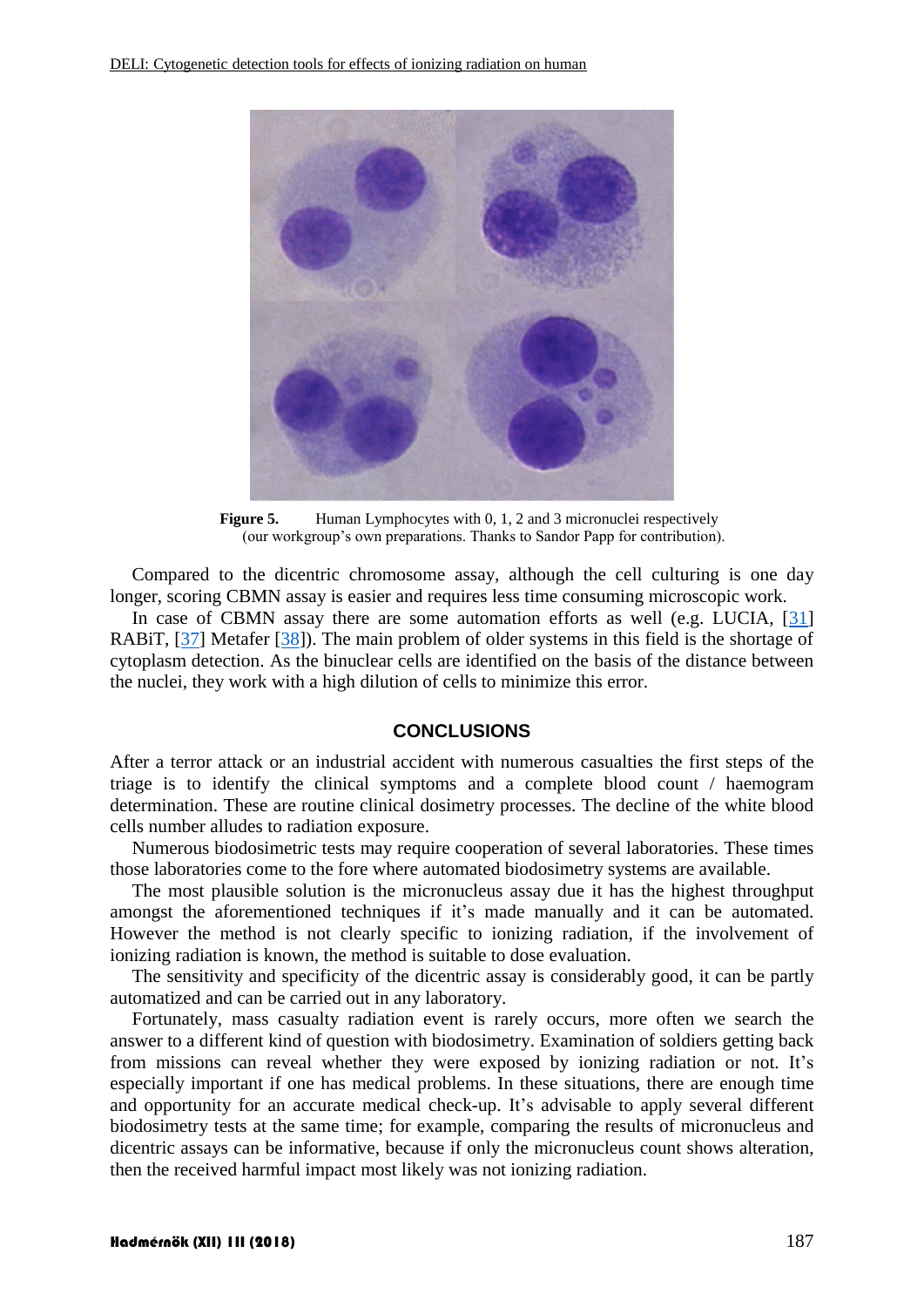Detection of chromosome aberrations (e.g. dicentrics, acentric fragments) and cytogenetic damages by micronucleus assay is commonly used for dose assessment.

Translocations detected by FISH techniques are useful especially in exposure scenarios happened years before, but the results are questionable on occasion (mostly due the variable background).

This comparison of the above mentioned methods is shown in table 1.

| Assay                                                   | <b>Minimum time</b><br>from exposure<br>until marker is<br>valid | <b>Maximum</b><br>time from<br>exposure when<br>marker<br>remains valid | <b>Total processing</b><br>time (from receiving<br>sample to get the<br>result) | Lowest<br>detection<br>limit<br>(Gy) |
|---------------------------------------------------------|------------------------------------------------------------------|-------------------------------------------------------------------------|---------------------------------------------------------------------------------|--------------------------------------|
| <b>Cytogenetic dosimetry methods</b>                    |                                                                  |                                                                         |                                                                                 |                                      |
| Dicentric chromosome                                    | $0-1$ day                                                        | $>6$ months                                                             | $4-9$ days                                                                      | $0,1$ Gy                             |
| <b>Mikronucleus</b>                                     | $0-1$ day                                                        | 1 year                                                                  | $4-6$ days                                                                      | $0,2-0,3$ Gy                         |
| <b>PCC</b>                                              | $0-1$ day                                                        | 7 days <sup>[5]</sup>                                                   | CHO-23 hours<br>chemically induced-<br>$51$ hours <sup>[5]</sup>                | $0,2 \text{ Gy}^{5}$                 |
| <b>FISH</b>                                             | $0-1$ day                                                        | years                                                                   | 5 nap $[4]$                                                                     | $0,5(0,2)$ Gy                        |
| Routine laboratory test to take into account for triage |                                                                  |                                                                         |                                                                                 |                                      |
| Lymphocyte count<br>decrease                            | 12 hours                                                         | 48 hours                                                                | $1,5-2$ days                                                                    | $\sim 0.5 \,\mathrm{Gy}$             |

**Table 1.**Timeframes and detection limits of the cytogenetic biodosimetry assays. (After Flood et al. 2014. [\[39\]](#page-13-4) reworked)

There is no method which is ideal for every scenario, thus it's expedient to select the method accordingly the actual situation. The best solution is to apply several methods at the same time, putting together all possible pieces of information from multiple sources, however in some cases (disasters, terror attack) it's cannot be accomplished due to the huge number of samples and the lack of time. It shell be considered how to get the more information with the less effort under minimal term.

The methods presented here were selected according to the consideration, that the tests, combined with each other, would be able to quickly and comprehensively examine persons suffering from a suspected casualty injury, whether they are casualties or a smaller or larger group of mission-returning soldiers. It is why the procedures in their most important parameters (thresholds of detection, time of completion, timely detection of effect) may differ significantly.

#### **REFERENCES**

<span id="page-9-0"></span>[1] SWARTZ, H.M., FLOOD, A.B., GOUGELET R.M., REA, M.E., NICOLALDE, R.J., WILLIAMS, B.B.: *A critical assessment of biodosimetry methods for large-scale incidents.* Health Physics, Vol. 98, No. 2 (2010), 95–108. doi: 10.1097/HP.0b013e3181b8cffd.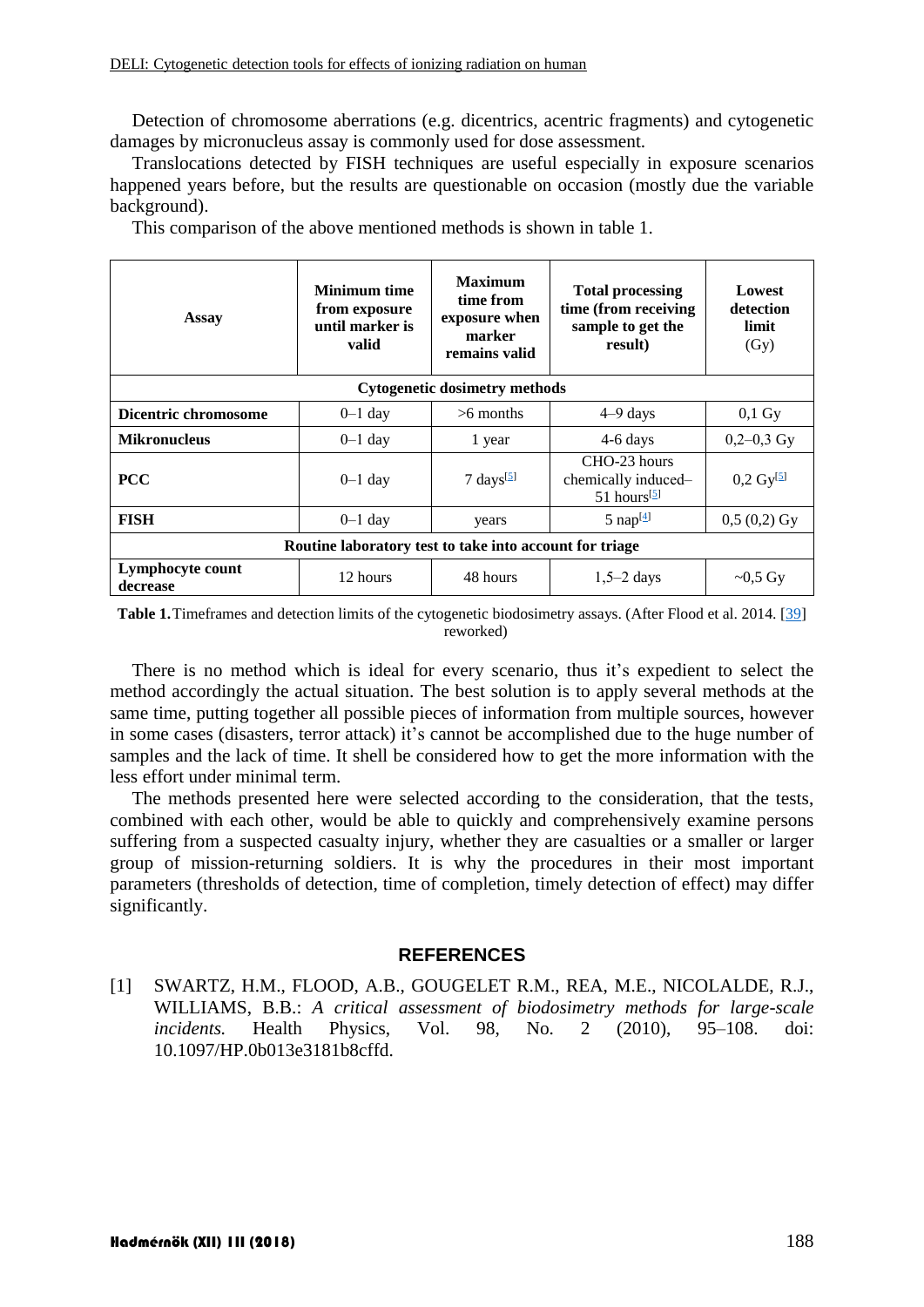- <span id="page-10-0"></span>[2] FLOOD, A.B., ALI, A.N., BOYLE, H.K., DU, G., SATINSKY, V.A., SWARTS, S.G., WILLIAMS, B.B., DEMIDENKO, E., SCHREIBER, W., SWARTZ H.M.: *Evaluating the Special Needs of the Military for Radiation Biodosimetry for Tactical Warfare against Deployed Troops: Comparing Military to Civilian Needs for Biodosimetry Methods*. Health Physics, Vol. 111, No. 2 (2016), 169–182. doi: 10.1097/HP.0000000000000538
- <span id="page-10-1"></span>[3] DR. SOMOSY Z., DR. GALÁNTAI R.T., DR. HORVÁTH GY., DR. GACHÁLYI A.: *A szomszédsági hatás és lehetséges szerepe az arterioszklerotikus folyamatokban.* Honvédorvos, 64. évf (2012.) 3-4. szám, 185-201.
- <span id="page-10-2"></span>[4] AINSBURY, E.A., BAKHANOVA, E., BARQUINERO, J.F., BRAI M., CHUMAK V., CORRECHER V., DARROUDI, F., FATTIBENE P., GRUEL G., GUCLU I., HORN, S., JAWORSKA A., KULKA, U., LINDHOLM, C., LLOYD, D., LONGO, A., MARRALE, M., MONTEIRO GIL, O., OESTREICHER, U., PAJIC, J., RAKIC, B., ROMM, H., TROMPIER, F., VERONESE, I., VOISIN, P., VRAL, A., WHITEHOUSE, C.A., WIESER, A., WODA, C., WOJCIK, A., ROTHKAMM, K.: *Review of retrospective dosimetry techniques for external ionising radiation exposure.* Radiation Protection Dosimetry, Vol. 147, No. 4 (2011), 573–592. doi: 10.1093/rpd/ncq499.
- <span id="page-10-3"></span>[5] SULLIVAN, J.M., PRASANNA P.G.S., GRACE, M.B., WATHEN, L., WALLACE, R.L., KOERNER, J.F., COLEMAN, C.N.: *Assessment of Biodosimetry Methods for a Mass-Casualty Radiological Incident: Medical Response and Management Considerations,* Health Physics, Vol. 105, No. 6 (2013), 540-54. doi:10.1097/HP.0b013e31829cf221.
- <span id="page-10-4"></span>[6] KIS E.: *A NAÜ citogenetikai biodozimetria tanfolyama: Alkalmazás a nukleáris veszélyhelyzetre való felkészültségben és reagálásban*. Sugárvédelem, VI. évf. (2013) 1. szám.  $38 - 43.$
- <span id="page-10-5"></span>[7] SZEBERÉNYI J.: *Molekuláris sejtbiológia*. Budapest: Dialóg Campus Kiadó, 2014. ISBN 978-615-5376-44-3
- <span id="page-10-6"></span>[8] PESZNYÁK CS., SÁFRÁNY G.: *Sugárbiológia,* Budapest: Typotex Kiadó, 2016. ISBN 978-963-279-952-0
- <span id="page-10-7"></span>[9] U.S. National Library of Medicine, [https://ghr.nlm.nih.gov/primer/mutationsanddisorders/structuralchanges,](https://ghr.nlm.nih.gov/primer/mutationsanddisorders/structuralchanges) Downloaded: 2018.03.05.
- <span id="page-10-8"></span>[10] INTERNATIONAL ATOMIC ENERGY AGENCY: *Cytogenetic Dosimetry: Applications in Preparedness for and Response to Radiation Emergencies*, IAEA, Vienna, 2011.
- <span id="page-10-9"></span>[11] HOFFMANN W, SCHMITZ-FEUERHAKE I.: *How radiation-specific is the dicentric assay?*, J. Expo. Anal. Environ. Epidemiol. Mar-Apr;9(2) (1999):113-33.
- <span id="page-10-10"></span>[12] VOISIN, P.: Standards in biological dosimetry: *A requirement to perform an appropriate dose assessment*, Mutation Research, Vol 793 (2015), 115–122. doi: 10.1016/j.mrgentox.2015.06.012
- <span id="page-10-11"></span>[13] INTERNATIONAL ATOMIC ENERGY AGENCY: *Cytogenetic analysis for radiation dose assessment,* A manual. IAEA Technical Report Series 405 (2001).
- <span id="page-10-12"></span>[14] ROMM, H., OESTREICHER, U., KULKA, U.: *Cytogenetic damage analysed by the dicentric assay,* Ann. Ist. Super. Sanita, Vol. 45, No. 3 (2009), 251-259.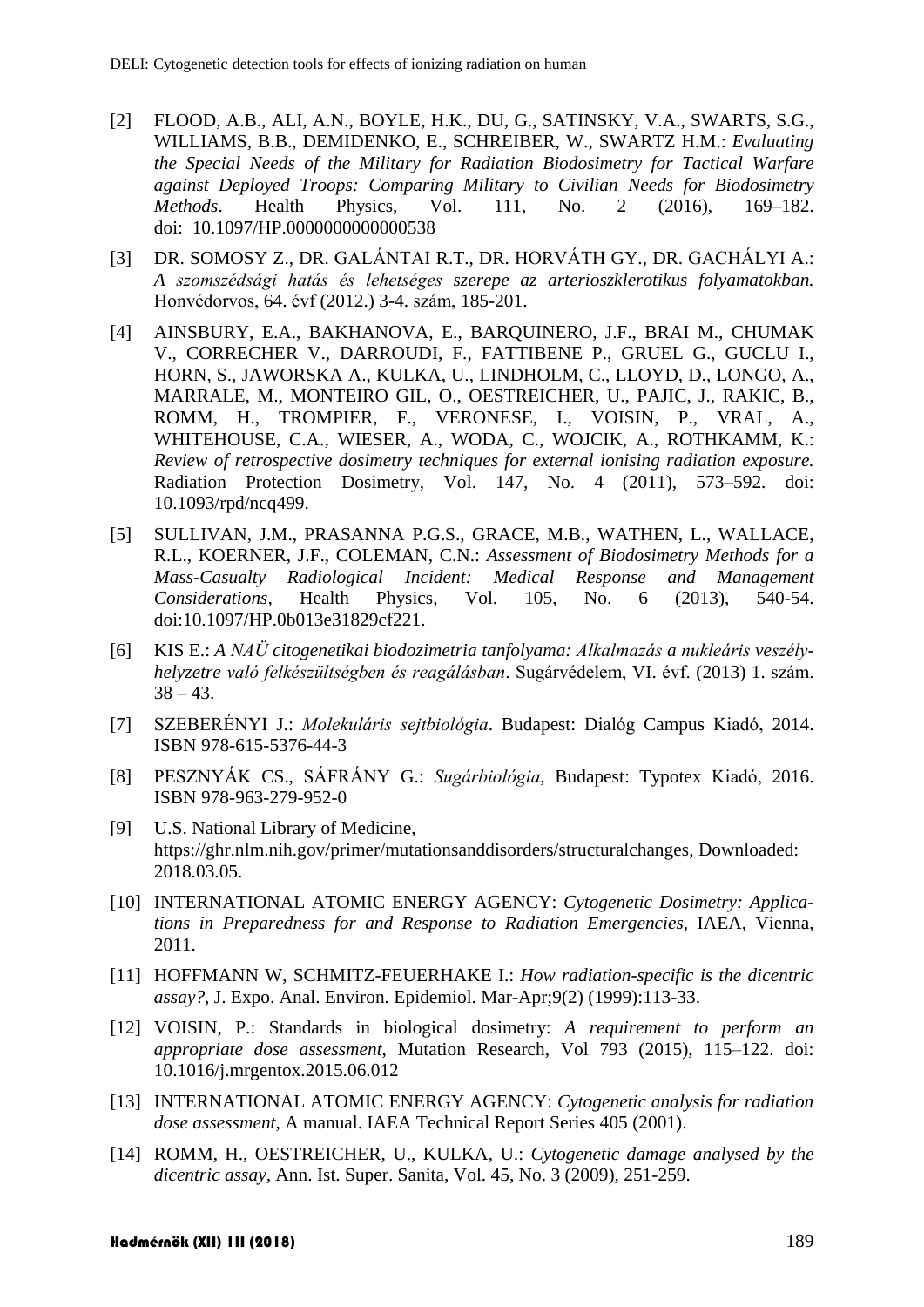- <span id="page-11-0"></span>[15] TERZOUDI G.I., PANTELIAS G.E.: *Cytogenetic methods for biodosimetry and risk individualization after exposure to ionising radiation,* Radiation Protection Dosimetry, Vol. 122, No. 1-4 (2006), 513-520. doi:10.1093/rpd/ncl509
- <span id="page-11-1"></span>[16] PANTELIAS, G.E., MAILLIE H.D.: *A simple method for premature chromosome condensation induction in primary human and rodent cells using polyethylene glycol,* Somatic Cell Genetics, Vol. 9, No. 5 (1983), 533-547. doi: 10.1007/BF01574257
- <span id="page-11-2"></span>[17] PANTELIAS, G.E., MAILLIE H.D.: *The use of peripheral blood mononuclear cell prematurely condensed chromosomes for biological dosimetry,* Radiation Research, Vol. 99, No. 1. (1984), 140-150. doi: 10.2307/3576452
- <span id="page-11-3"></span>[18] GONZÁLEZ, J.E., ROMERO, I., GREGOIRE, E., MARTIN, C., LAMADRID, A.I., VOISIN, P., BARQUINERO, J.F., GARCÍA, O.: *Biodosimetry estimation using the ratio of the longest:shortest length in the premature chromosome condensation (PCC) method applying autocapture and automatic image analysis*, Journal of Radiation Research, 2014, 55, 862–865. doi: 10.1093/jrr/rru030.
- <span id="page-11-4"></span>[19] LAMADRID BOADA, A.I., ROMERO AGUILERA, I., TERZOUDI, G.I., GONZΑLEZ MESA, J.E., PANTELIAS, G., GARCΝA, O.: *Rapid assessment of highdose radiation exposures through scoring of cell-fusion-induced premature chromosome condensation and ring chromosomes*, Mutat Research, Vol. 757, No. 1 (2013), 45-51. doi: 10.1016/j.mrgentox.2013.06.021.
- <span id="page-11-5"></span>[20] PANTELIAS, G.E., Iliakis, G.E., Sambani, C.D., Politis, G.: *Biological dosimetry of ab-sorbed radiation by C-banding of interphase chromosomes in peripheral blood lymphocytes. Int J Radiat Biol.*, Vol. 63, No. 3 (1993), 349-354. doi: 10.1080/09553009314550461
- <span id="page-11-6"></span>[21] M'KACHER, R., EL MAALOUF E, TERZOUDI, G., RICOUL, M., HEIDINGSFELDER, L., LAPLAGNE, E., HEMPEL, W.M., COLICCHIO, B., DIETERLEN, A., PANTELIAS, G., SABATIER, L.: *Detection and automated scoring of dicentric chromosomes in non-stimulated lymphocyte prematurely condensed chromosomes following telomere and centromere staining*, International Journal of Radiation Oncology Biology Physics, Vol. 91, No. 3 (2015), 640-649. doi: 10.1016/j.ijrobp.2014.10.048.
- <span id="page-11-7"></span>[22] KARACHRISTOU, I, KARAKOSTA, M., PANTELIAS, A., HATZI, V.I., KARAISKOS, P., DIMITRIOU, P., PANTELIAS, G., TERZOUDI, G.I.: *Triage biodosimetry using centromeric/telomeric PNA probes and Giemsa staining to score dicentrics or excess fragments in non-stimulated lymphocyte prematurely condensed chromosomes*, Mutat Res Genet Toxicol Environ Mutagen, Vol. 793 (2015), 107-114. doi: 10.1016/j.mrgentox.2015.06.013.
- <span id="page-11-8"></span>[23] TERZOUDI, G.I., PANTELIAS, G., DARROUDI, F., BARSZCZEWSKA, K., BURACZEWSKA, I., DEPUYDT, J., GEORGIEVA, D., HADJIDEKOVA, V., HATZI, V.I., KARACHRISTOU, I., KARAKOSTA, M., MESCHINI, R., M'KACHER, R., MONTORO, A., PALITTI, F., PANTELIAS, A., PEPE, G., RICOUL, M., SABATIER, L., SEBASTIÀ, N., SOMMER, S., VRAL, A., ZAFIROPOULOS, D., WOJCIK, A.: *Dose assessment intercomparisons within the RENEB network using G0 lymphocyte prematurely condensed chromosomes (PCC assay),* Int J Radiat Biol., Vol. 93, No. 1 (2017), 48-57. doi: 10.1080/09553002.2016.1234725.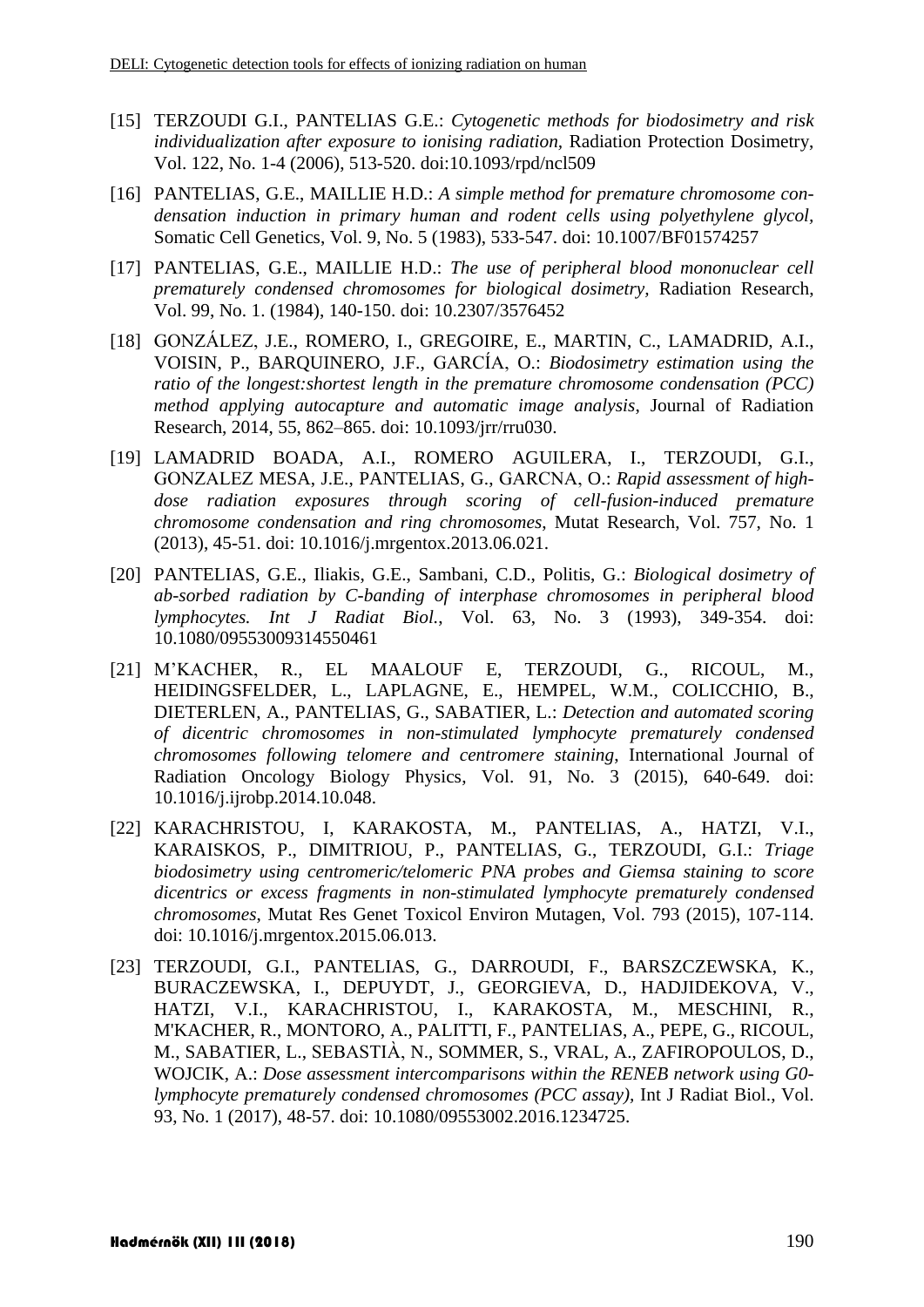- <span id="page-12-0"></span>[24] DARROUDI, F., FOMINA, J., MEIJERS, M., NATARAJAN, A.: *Kinetics of the formation of chromosome aberrations in X-irradiated human lymphocytes, using PCC and FISH*, Mutation Research, Vol. 404, No. 1-2 (1998), 55–65. doi: 10.1016/S0027- 5107(98)00095-5
- <span id="page-12-1"></span>[25] TAWN, E. J., WHITEHOUSE, C. A.: *Persistence of translocation frequencies in blood lymphocytes following radiotherapy: implications for retrospective radiation biodosimetry,* J. Radiol. Prot., Vol. 23, No. 4 (2003), 423–430. doi: 10.1088/0952- 4746/23/4/005
- <span id="page-12-2"></span>[26] LLOYD, D.C., MOQUET, J.E., ORAM, S., EDWARDS, A. A., LUCAS, J. N.: *Accidental intake of tritiated water: a cytogenetic follow-up case on translocation stability and dose reconstruction*, Int. J. Radiat. Biol., Vol. 73, No. 5 (1998), 543–547. doi: 10.1080/095530098142095
- <span id="page-12-3"></span>[27] LINDHOLM, C., EDWARDS, A.: *Long-term persistence of translocations in stable lymphocytes from victims of a radiological accident,* Int. J. Radiat. Biol., Vol. 80, No. 8 (2004) 559–566. doi: 10.1080/09553000412331283498
- <span id="page-12-4"></span>[28] EDWARDS, A.A., LINDHOLM, C., DARROUDI, F., STEPHAN, G., ROMM, H., BARQUINERO, J., BARRIOS, L., CABALLIN, M.R., ROY, L., WHITEHOUSE, C.A., TAWN, E.J., MOQUET, J., LLOYD, D.C., VOISIN, P.: *Review of translocations detected by FISH for retrospective biological dosimetry applications*, Radiation Protection Dosimetry, Vol. 113, No. 4 (2005) 396–402. doi: 10.1093/rpd/nch452
- <span id="page-12-5"></span>[29] WHITEHOUSE, C.A., EDWARDS, A.A., TAWN E.J., STEPHAN, G., OESTREICHER, U., MOQUET, J.E., LLOYD, D.C., ROY, L., VOISIN, P., LINDHOLM, C., BARQUINERO, J., BARRIOS, L., CABALLIN, M.R., DARROUDI, F., FOMINA, J.: *Translocation yields in peripheral blood lymphocytes from control populations*, Int. J. Radiat. Biol., Vol. 81, No. 2 (2005), 139–145. doi: 10.1080/09553000500103082
- <span id="page-12-6"></span>[30] SIGURDSON, A.J., HA, M., HAUPTMANN, M., BHATTI, P., SRAM, R.J., BESKID, O., TAWN, E.J., WHITEHOUSE, C.A., LINDHOLM, C., NAKANO, M., KODAMA, Y., NAKAMURA, N., VOROBTSOVA, I., OESTREICHER, U., STEPHAN, G., YONG, L.C., BAUCHINGER, M., SCHMID, E., CHUNG, H.W., DARROUDI, F., ROY, L., VOISIN, P., BARQUINERO, J.F., LIVINGSTON, G., BLAKEY, D., HAYATA, I., ZHANG, W., WANG, C., BENNETT, L.M., LITTLEFIELD, L.G., EDWARDS, A.A., KLEINERMAN, R.A., TUCKER, J.D.: *International study of factors affecting human chromosome translocations*, Mutation Research, Vol 652, No. 2 (2008), 112–121. doi: 10.1016/j.mrgentox.2008.01.005
- <span id="page-12-7"></span>[31] Lucia Cytogenetics, http://www.lucia.cz/en/front-page, Downloaded: 2017.11.06.
- <span id="page-12-8"></span>[32] FENECH, M., MORLEY, A.A.: *Cytokinesis-block micronucleus method in human lymphocytes: effect of in vivo ageing and low dose X-irradiation*, Mutation Research, Vol. 161, No. 2 (1986), 193-198. doi: 10.1016/0027-5107(86)90010-2
- <span id="page-12-9"></span>[33] TURAI I., KÖTELES GY. (szerk.): *Sugáregészségtan*, Budapest: Medicina Kiadó, 2014. ISBN: 9789632265032
- <span id="page-12-10"></span>[34] MILOSEVIĆ-DJORDJEVIĆ O, GRUJICIĈ D, VASKOVIĈ Z, MARINKOVIĈ D.: *High micronucleus frequency in peripheral blood lymphocytes of untreated cancer patients irrespective of gender, smoking and cancer sites*, Tohoku J. Exp. Med. 2010 Feb;220(2):115-20. doi: 10.1620/tjem.220.115